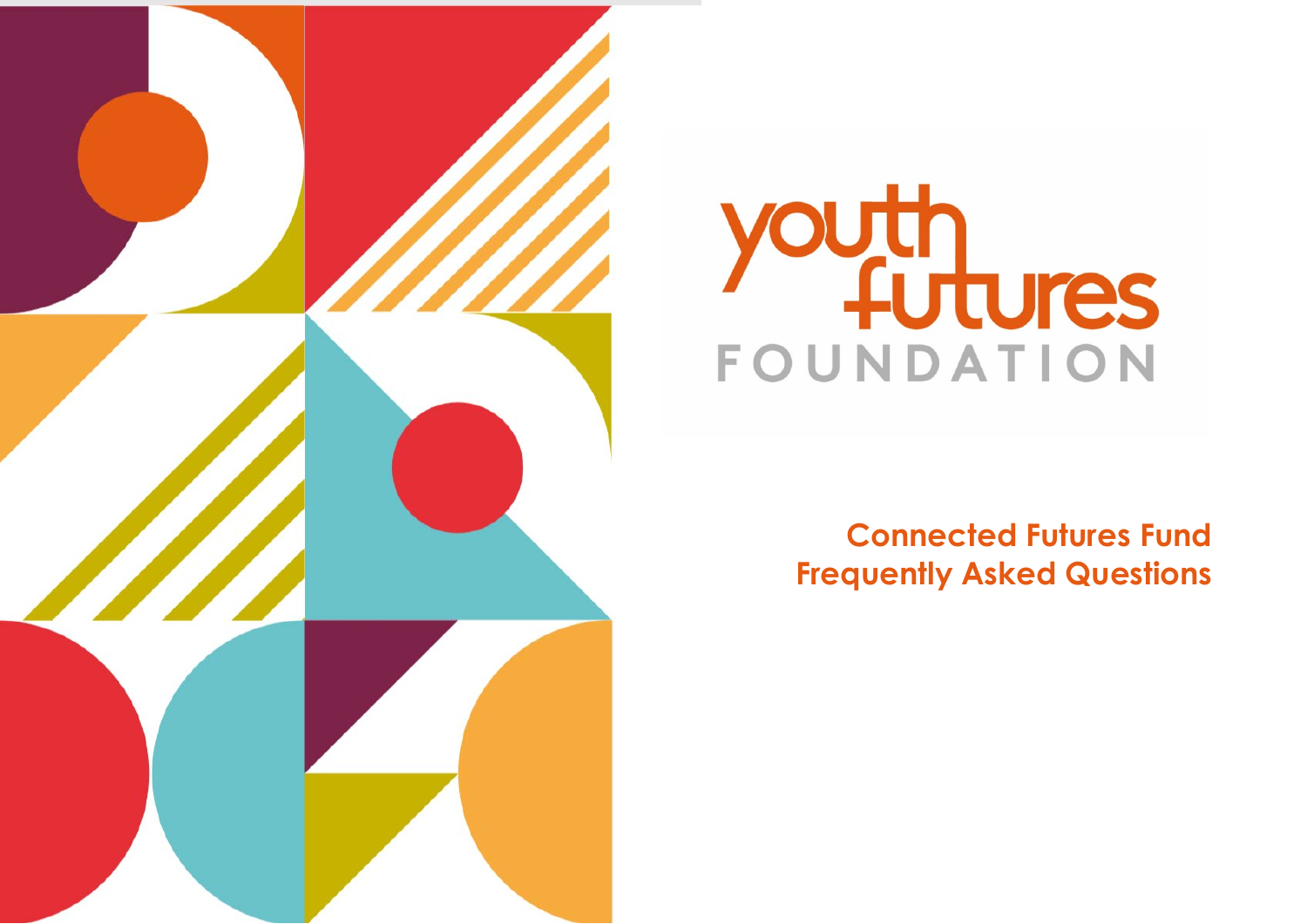# **Frequently Asked Questions about the Youth Futures Connected Futures Fund**

**Contents**

|                         | What type of organisation is eligible to apply for Connected Futures Fund?                                                         | 3                |
|-------------------------|------------------------------------------------------------------------------------------------------------------------------------|------------------|
| $\overline{\mathbf{2}}$ | What is the deadline for applying to the Connected Futures Fund?                                                                   | 3                |
| $\overline{\mathbf{3}}$ | What funding is available?                                                                                                         | 3                |
| 4                       | What can Connected Futures funding be used for?                                                                                    | 4                |
| 5                       | How long do we have to spend the funding?                                                                                          | 4                |
| $\boldsymbol{6}$        | What happens if you need to contact our organisation?                                                                              | 4                |
| $\overline{7}$          | When will I hear back about the outcome of my application?                                                                         | 4                |
| 8                       | Does the largest organisation have to be the lead partner or be the accountable partner? Does the same organisation have to be     | 5                |
|                         | the lead and accountable partner?                                                                                                  |                  |
| 9                       | What reporting do we need to undertake?                                                                                            | 5                |
| 10                      | How do I start an application form for a Connected Futures Grant?                                                                  | 5                |
| 11                      | Can I save and return to my initial application form if it is incomplete?                                                          | 6                |
| 12                      | Are Youth Futures' grants subject to VAT?                                                                                          | $\boldsymbol{6}$ |
| 13                      | What is the rationale for the local authority areas you have selected?                                                             | $\overline{7}$   |
| 14                      | Are applications welcome from two or more local priority areas or more, to provide some comparison on what works?                  | 8                |
| 15                      | What happens if our place crosses boundaries from the named places in the prospectus?                                              | 8                |
| 16                      | Is it feasible for a partner to be based outside the area?                                                                         | 8                |
| 17                      | What is the difference in terms of the relationship between the core partners, and relationship with other strategic stakeholders? | 8                |
| 18                      | Could we have a core partner which does not receive any funding in phase 1?                                                        | 9                |
| 19                      | Can a Combined Authority or other body with a larger geographical footprint act as lead partner?                                   | 9                |
| 20                      | What if we have previously applied unsuccessfully for other Youth Futures funding programmes?                                      | 9                |
| 21                      | How could we get involved as an employer?                                                                                          | 9                |
| 22                      | Why does the prospectus specify not-for-profit employers as potential partners?                                                    | 10               |
| 23                      | Is it a problem that we are working with multiple employers?                                                                       | 10               |
| 24                      | In Phase 1, should we already know what system change we want to achieve, and then use the research to (hopefully) validate our    | 10               |
|                         | thinking?                                                                                                                          |                  |
| 25                      | There can be a tension between a systemic, whole community approach on the one hand, and a more targeted approach for              | 10               |
|                         | specific young people on the other hand. Is one of these more of a priority than the other?                                        |                  |
| 26                      | Can it be a totally new programme, a small project with limited existing evidence, or a development/expansion of more established  | 11               |
|                         | delivery?                                                                                                                          |                  |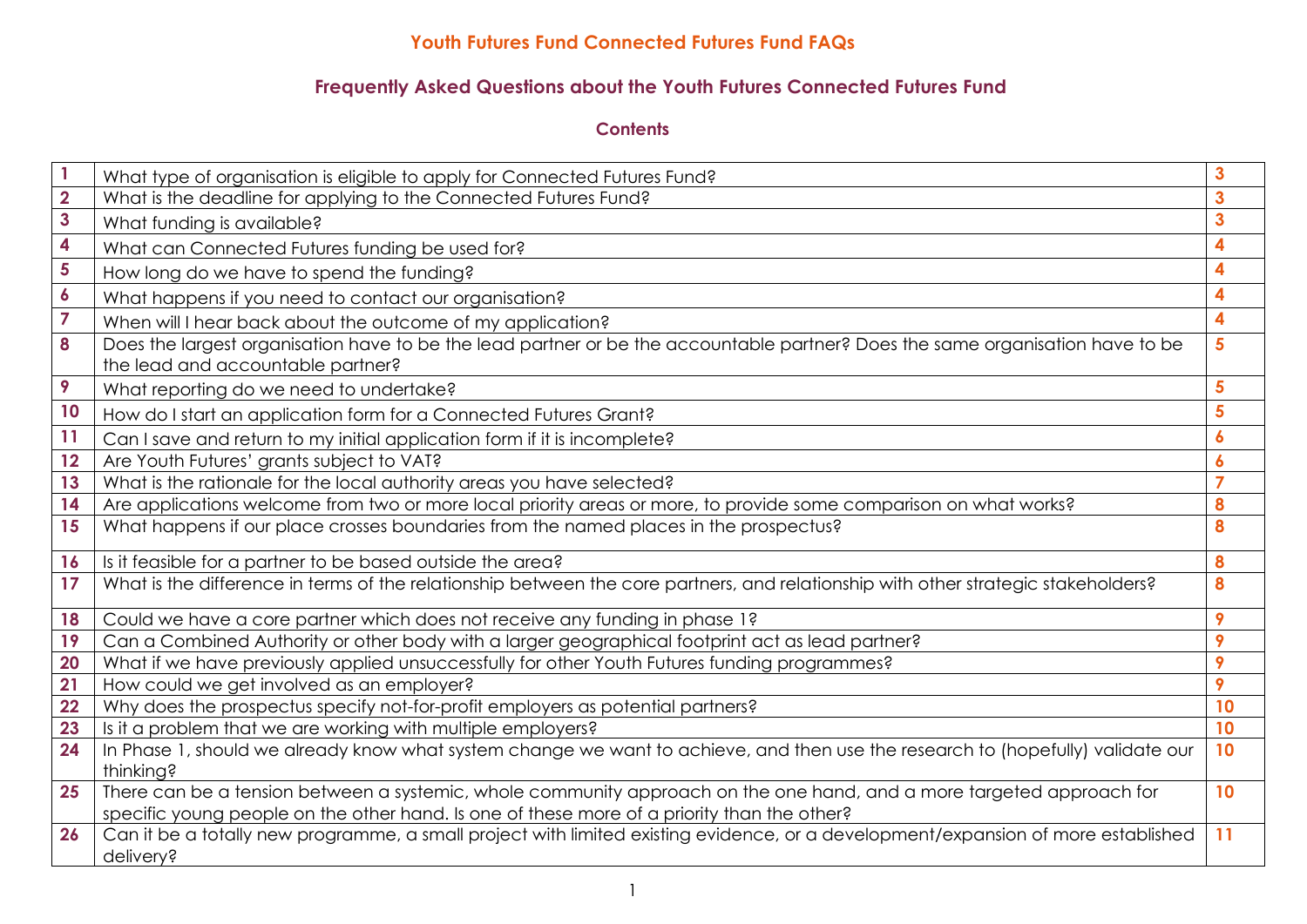| 27 | What evidence does Youth Futures have to date?                                                                                                                               | 11        |
|----|------------------------------------------------------------------------------------------------------------------------------------------------------------------------------|-----------|
| 28 | A lot has been funded - how available is the information on what you've learnt so far?                                                                                       | 11        |
| 29 | Some good things are already happening - what learning can Youth Futures share?                                                                                              | 12        |
| 30 | How do we manage the requirement for the smallest partner to receive 40% of the funding in phase 1 if we want to have more than<br>three funded core partners?               | 12        |
| 31 | How do we define 'smallest partner' for the purposes of the 40% requirement?                                                                                                 | 13        |
| 32 | How should we engage with JobCentres and other nationally mandated actors with a role in youth employment?                                                                   | 13        |
| 33 | Can a national organisation be part of multiple partnerships?                                                                                                                | 13        |
| 34 | How does this fund fit with other funds, such as the Shared Prosperity Fund?                                                                                                 | 14        |
| 35 | How will Youth Futures secure further funding to do this on a bigger scale?                                                                                                  | 14        |
| 36 | Is there a match funding requirement?                                                                                                                                        | 14        |
| 37 | What role should young people play in the process? What are they getting for their engagement?                                                                               | 14        |
| 38 | What happens to Phase 1 projects that are not selected for phase 2 - there will be good ideas, energy and expectations left<br>hanging. Will Youth Futures help manage this? | 15        |
| 39 | How much flexibility and trust will partnerships have to react to changes in the context?                                                                                    | 15        |
| 40 | Do we have to continue with the same partners and partnership / funding arrangements in phase 2?                                                                             | 15        |
| 41 | Can Local Authorities or other partners be named in more than one application within an eligible local authority area?                                                       | <b>16</b> |
| 42 | Will you fund more than one application in each eligible area?                                                                                                               | 16        |
| 43 | Can the place we identify in phase one, change or expand in phase two?                                                                                                       | 16        |
| 44 | Autism Spectrum Disorder (ASD) is a developmental disability - How does Youth Futures view this as regards it not being a learning<br>disability?                            | 16        |
| 45 | Clarification regarding Q6.7 in the application form                                                                                                                         | 16        |
| 46 | Confirmation letter clarification                                                                                                                                            | 17        |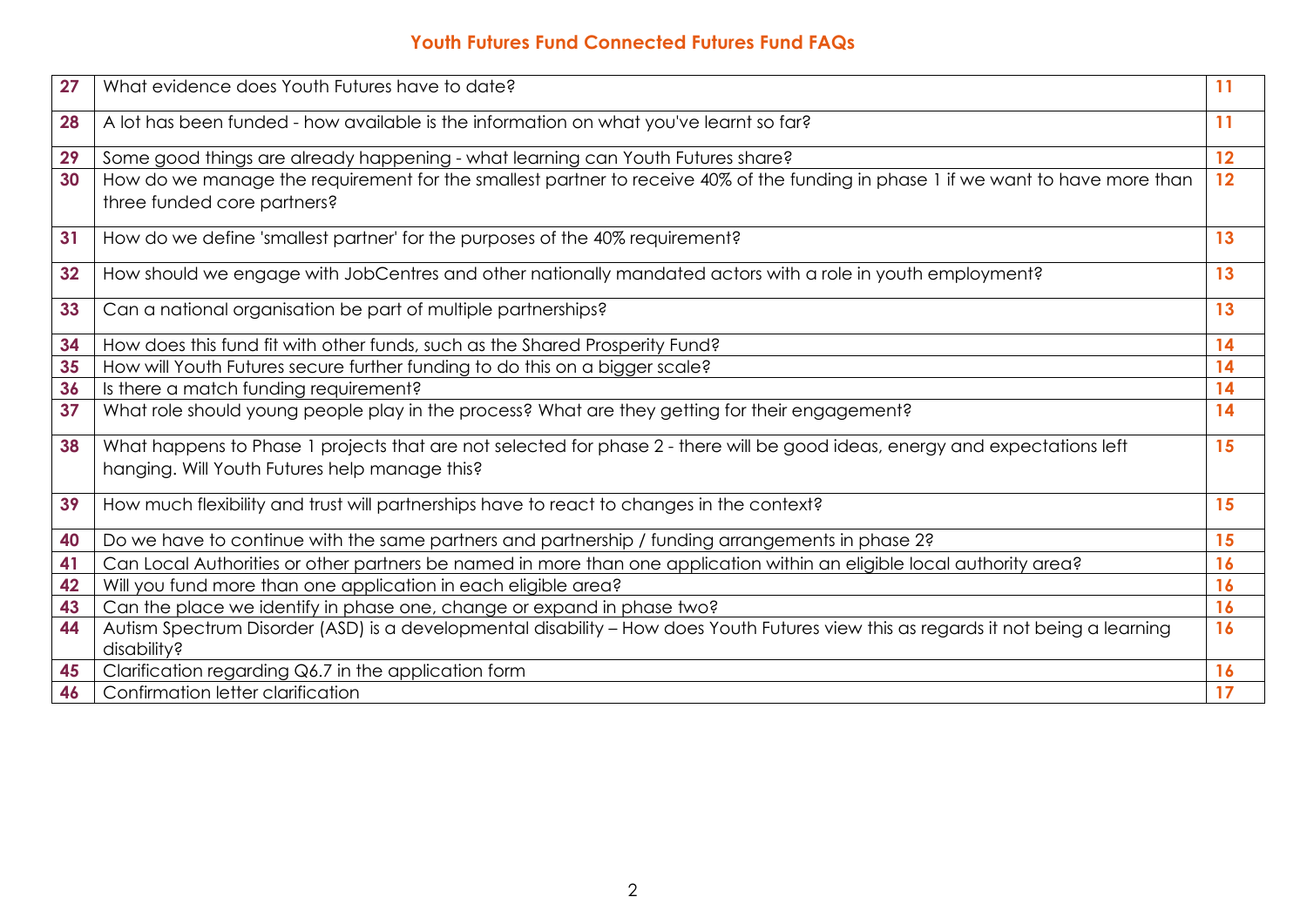# <span id="page-3-0"></span>**1. What type of organisation is eligible to apply for Connected Futures Fund?**

You must nominate one partner to be accountable for the grant. We will make our grant to this partner and they should then distribute funding to the other partners and procure services or activities as required.

The accountable partner must

- have a minimum turnover of £100,000 per annum
- have been in operation for a minimum of three years
- be a registered charity, not-for-profit organisation or public sector body legally incorporated in England.<sup>[1](#page-3-0)</sup>.

# **2. What is the deadline for applying to the Connected Futures Fund?**

The fund will close for applications at midnight on Monday 17<sup>th</sup> January 2022. Applications received after this time will not be accepted. Please ensure you allow sufficient time to save and submit your application in advance of the deadline.

# **3. What funding is available?**

In phase 1 we expect to award grants of between £75,000 and £125,000 of restricted investment per partnership.

You can apply for less than £75,000. However, this figure is based on our assessment of the effort and cost required in phase 1. We would advise you to think carefully about whether you can achieve what you want to in phase 1 for significantly less than this.

# **4. What can Connected Futures funding be used for?**

We are offering restricted investment for programme costs. If your application is shortlisted, we will ask you for a detailed explanation of how you will use the funding over the next 18 months, why this is needed and how this will support your partnership and young people.

 $^1$  A private sector organisation such as a large employer cannot act as the accountable partner, but a not-for-profit organisation representing employers, such as a Chamber of Commerce or Local Enterprise Partnership would be eligible.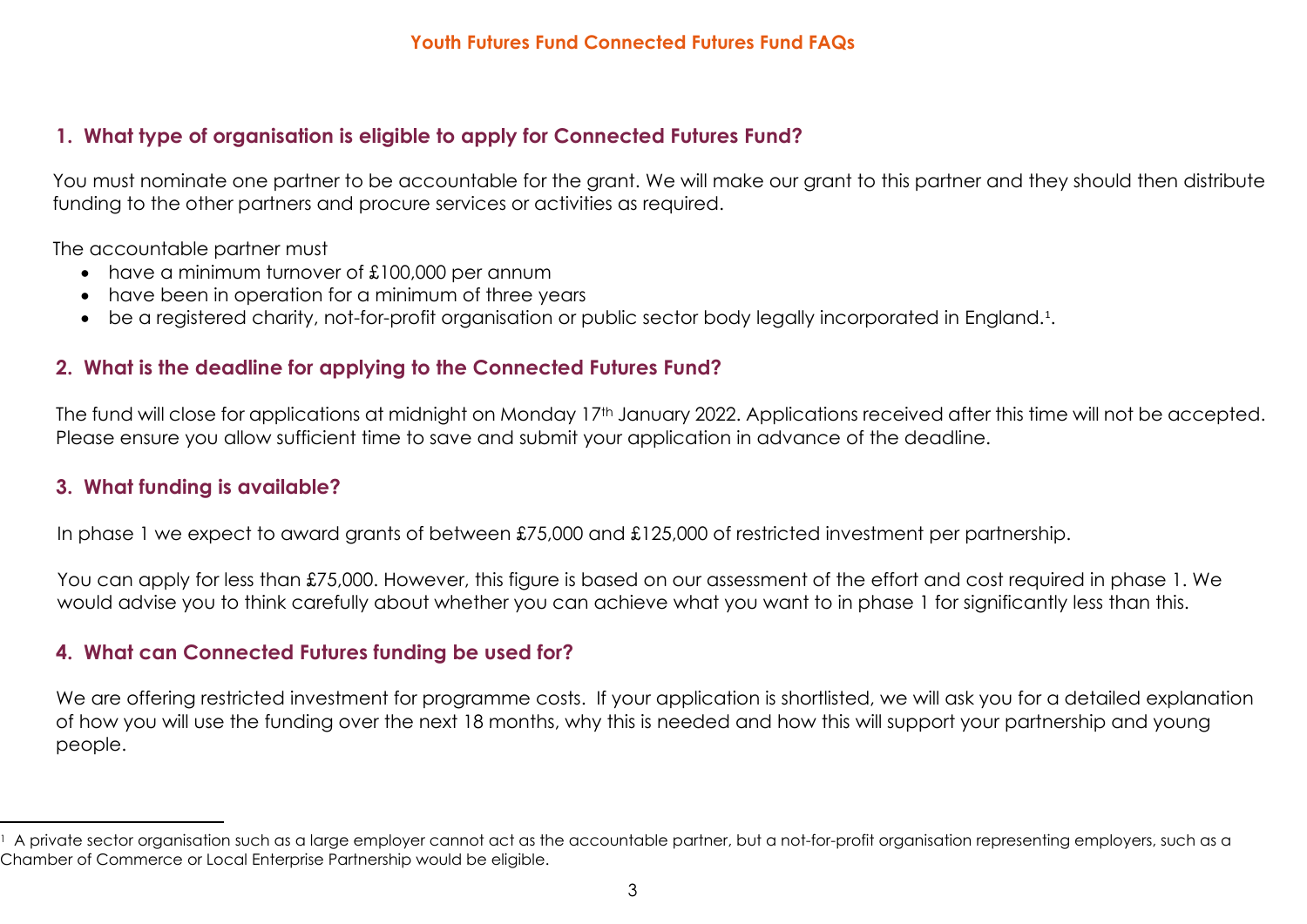You may request funding for any activities to help you understand the problem and mobilise people around a shared ambition for change.

- Salaries and staff costs, including existing staff
- Costs of young people's and/or volunteers' time and participation
- Research to understand young people's experiences or how services and agencies currently work with each other
- Exploring evidence or experiences from other places
- Data/cost-benefit analysis or evaluation to make the case for new approaches
- Co-design or prototyping to try out new ways of working at small scale

We are open to your ideas.

We will not fund:

- Activities that generate profits for private gain
- The practice of religion, or any activities that actively promote religion or particular belief systems
- Recoverable VAT if you are not VAT registered, you will need to include VAT costs as part of the funding you request
- Retrospective costs, including any costs incurred in preparing and submitting your application
- Loan repayments

# **5. How long do we have to spend the funding?**

The initial commitment will be for 18 months in phase 1.

However, we advise you to front load your activities into the first 12 months.

# **6. What happens if you need to contact our organisation?**

Should we require further clarification or additional information on your application, you will be contacted by email or phone using the details you have provided. Please ensure that you update us regarding any relevant contact changes by emailing **[grants@youthfuturesfoundation.org](mailto:grants@youthfuturesfoundation.org)**

# **7. When will I hear back about the outcome of my application?**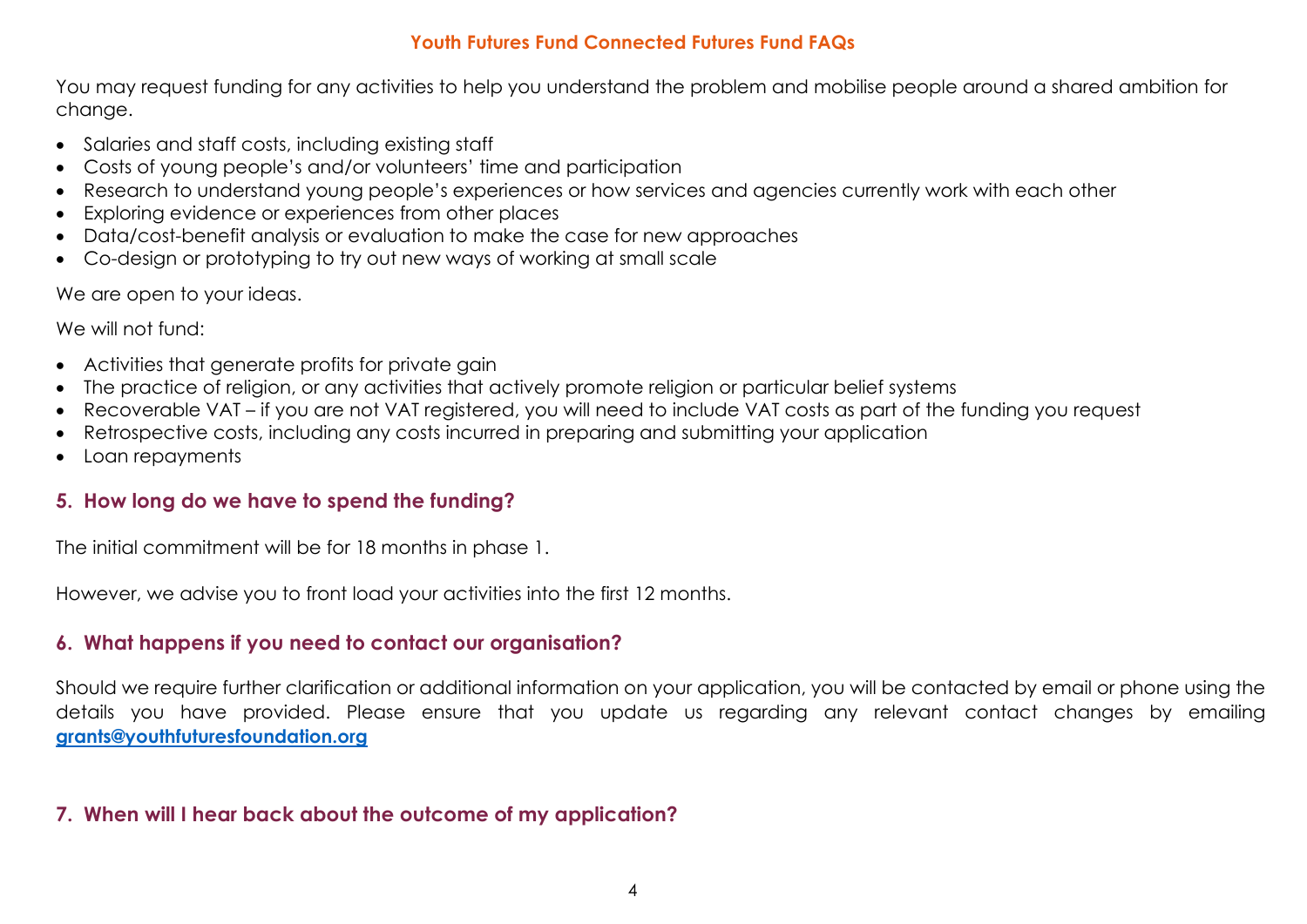All applicants will be notified of the outcome of their application by email in February 2022.

# **8. Does the largest organisation have to be the lead partner or be the accountable partner? Does the same organisation have to be the lead and accountable partner?**

No. Different organisations can act as lead partner (responsible for delivery) and accountable partner (accountable to Youth Futures for the grant). This is so you can make sure that each organisation is playing the most appropriate role.

For example, you may have a small community organisation in your partnership, along with two larger partners. The community organisation might be best placed to engage young people and lead the process of exploration and mobilisation, so they would act as the lead partner, but they might not have time or staff to manage grant accountability, or the turnover to meet Youth Futures's due diligence criteria, so one of the other organisations would act as the accountable partner.

Alternatively, the largest organisation in your partnership might be a public sector body such as a local authority. However, if this organisation acts as the accountable partner (the grant recipient), their internal procurement processes might make it harder for the partnership to operate, so one of the smaller partners could be the accountable partner and make a payment to the local authority partner.

You must make sure that the accountable partner meets our criteria for organisational type, turnover and operating period.

# **9. What reporting do we need to undertake?**

All organisations we work with through this fund will be supported with an independent, externally commissioned learning partner. As part of grant management process, we will arrange quarterly monitoring meetings and require you to provide us with a quarterly financial update.

#### **10. How do I start an application form for a Connected Futures grant?**

The online application portal will open on Thursday 4th November 2021. We strongly encourage you to read our prospectus, which will be available on the same day, before deciding whether you should begin an application. If you are applying to Youth Futures for the first time, please click on the 'New Applicant' button on the portal and complete our quiz.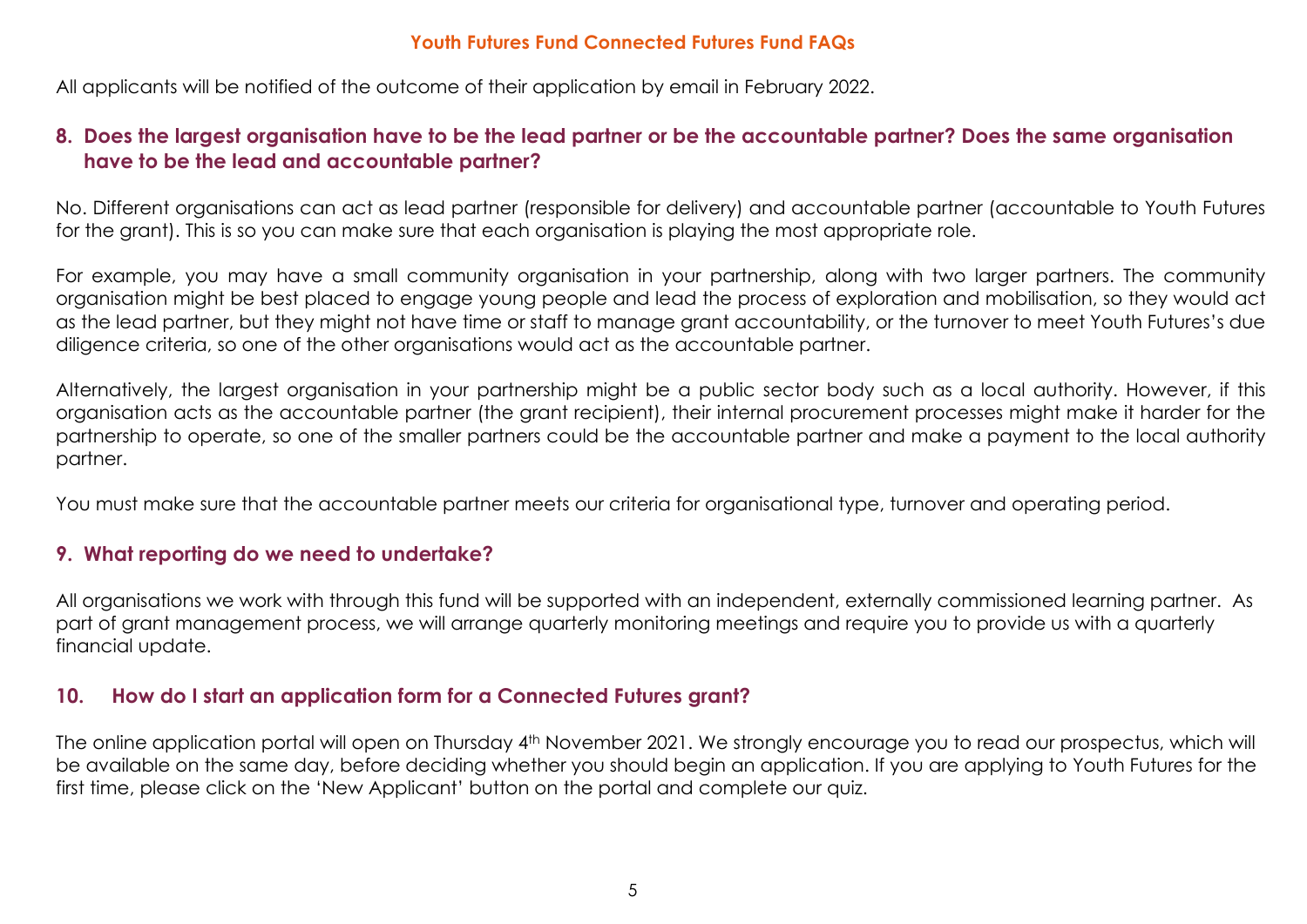**Please Sign In** 

| Welcome to our online grants portal                                                                                           |  |  |  |  |
|-------------------------------------------------------------------------------------------------------------------------------|--|--|--|--|
| For the best customer experience please use Internet Explorer, Edge or Firefox. This system does not work with Google Chrome. |  |  |  |  |
| <b>New Applicant?</b>                                                                                                         |  |  |  |  |
| Please click on the 'New Applicant' button below to register for an online account.                                           |  |  |  |  |
| You will be asked to provide an email and password.                                                                           |  |  |  |  |
| <b>Already have an Account?</b>                                                                                               |  |  |  |  |
| Please enter your email address and password below.                                                                           |  |  |  |  |
| If you have an account, but have forgotten your password, please click on the 'Forgot your Password?' link found below.       |  |  |  |  |
| If you are looking to access your part saved application form please click here.                                              |  |  |  |  |
| E-mail<br>Password                                                                                                            |  |  |  |  |
| Brvony.livesey@rocketsciencelab.co.uk                                                                                         |  |  |  |  |
| New Applicant?<br>Forgot your Password?                                                                                       |  |  |  |  |
|                                                                                                                               |  |  |  |  |
| Login                                                                                                                         |  |  |  |  |

Please note that, for data security reasons, the portal will automatically log you off from your application after **60** minutes of inactivity. To ensure that you do not lose

any information you have input, please ensure that you save your form regularly.

# **11. Can I save and return to my initial application form if it is incomplete?**

Please note that you cannot save and return to the eligibility quiz. If you receive a negative response and you wish to try again then you will be asked to start again.

If you pass the eligibility quiz you will automatically proceed to the next stage of the application process. From this point onwards you can save and return to edit your initial application form at any time until it is submitted. To access your already started form, please ensure that you click on the 'here' phrase where it says 'If you are looking to access your part saved application for, please click here (pictured below)



No, *No, Tomas Foundation grants are not subject to VAT* to any grant payments that we make. Organisations cannot claim expenditure or use our funding for recoverable VAT because the grant recipient should be able to reclaim these funds back from HMRC. In terms of irrecoverable VAT, as part of their funding bid, organisations can include such costs in their grant bid (as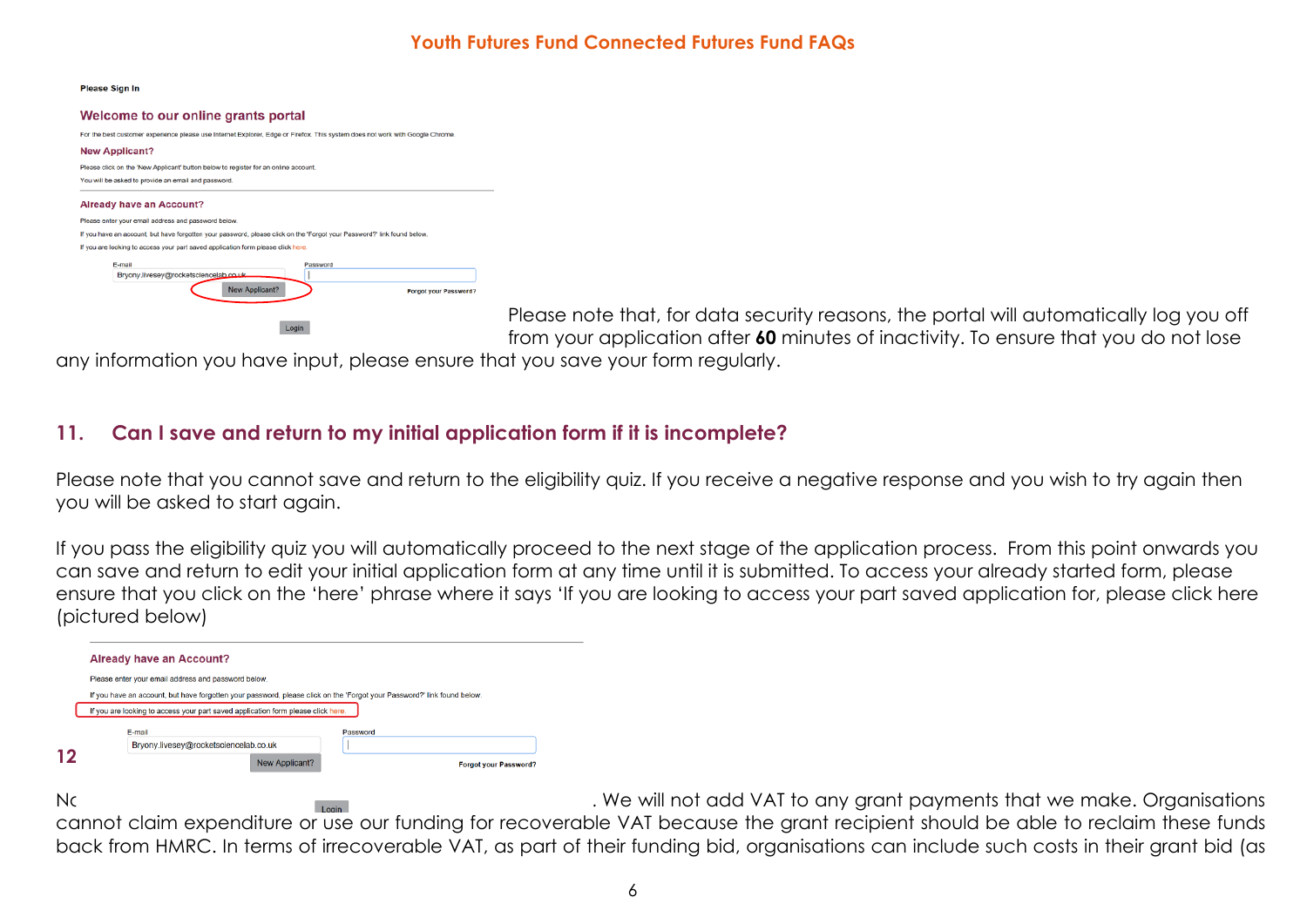they wouldn't be able to claim the VAT back). However, this will have to be evidenced and included in the overall grant amount being requested.

#### **13.What is the rationale for the local authority areas you have selected?**

Our focus is on young people, aged 14-24, who face the most discrimination and disadvantage in the labour market. We want the Connected Futures Fund to make a difference to meaningful numbers of young people in each place where we invest. If we want to change the ways that wider systems work, we think it's important to focus on places where there are significant numbers of young people facing disadvantage.

We therefore developed a list of eligible local authority areas with:

- A higher than average concentration of young people facing disadvantage
- A higher than average proportion of young people not in employment, education or training

We used the following datasets and criteria to develop this list:

- Proportion of lower super output areas (LSOAs) in the bottom 10% of the 2019 Income Deprivation Affecting Children Index all local authorities ranked 1-50 (bottom 15%) are included, and local authorities ranked 51-150 (bottom 50%) were given a weighted score which was combined with the other two criteria
- Proportion of young people not in employment, education or training after Key Stage 3 in the 2018/19 Department for Education statistics – local authorities in the bottom 10% were given a weighted score which was combined with the other two criteria
- Youth claimant count, August 2021 local authorities with a youth claimant count more than 1% above the England average (bottom 30%) were given a weighted score which was combined with the other two criteria

We weighted the scores on youth employment, education and training slightly lower than deprivation, because the DfE statistics are not current and do not cover young people over the age of 18, and the youth claimant count, although up-to-date, only provides a snapshot of one aspect of youth employment. Areas with lower levels of youth employment, education and training over time were scored under both criteria and were therefore added to our list to create the final list of 83 (approximately 25% of local authority areas in England).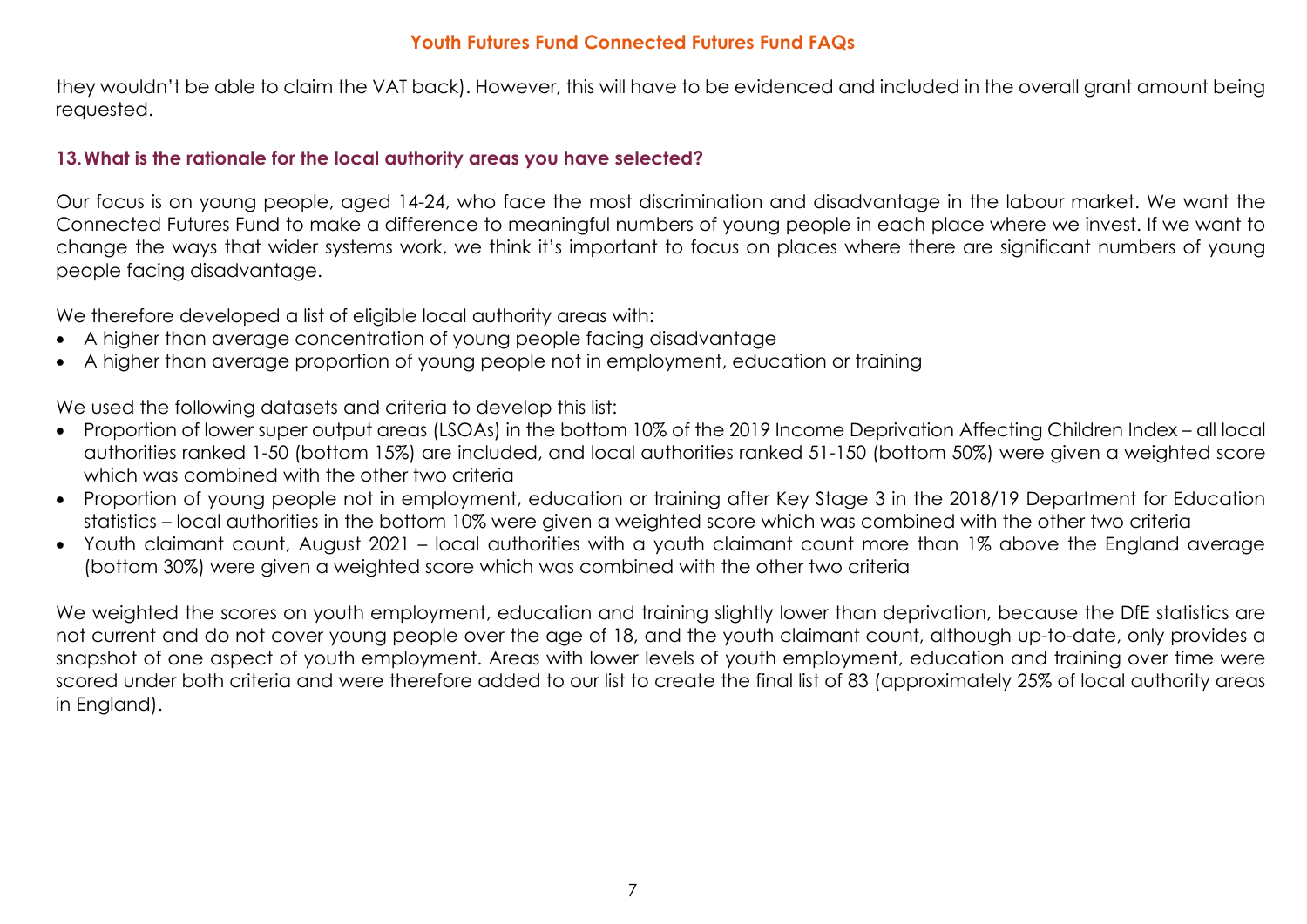#### **Questions relating to multiple areas**

#### **14.Are applications welcome from two or more local priority areas or more, to provide some comparison on what works?**

In principle an application covering two or more priority areas would be eligible. However, this would be considered as a single application, with the same funding and timescale as work in a single place. You should consider whether it will be feasible to deliver work in phases 1 and 2 within these parameters. It's also worth remembering that in phase 1, we are funding a process of exploration, development and mobilisation. There will not be any evaluation of outcomes until phase 2.

### **15. What happens if our place crosses boundaries from the named places in the prospectus?**

If you want to work in a neighbourhood or natural / "real-life" community which sits across the administrative boundaries of two (or more) local authorities on our priority list, this is fine. If the community is partly within a priority area and partly in a local authority which is not on our list, please get in touch with us to discuss this further. In any case, you will need to consider how you will manage engaging two different sets of stakeholders, especially if there are political or other differences between the two local authorities.

If your work will cover a large proportion of two (or more) adjacent local authority areas, each one will need to be on our priority list. You should also consider the feasibility of working across such a large area.

# **Partners and place**

# **16.Is it feasible for a partner to be based outside the area?**

Yes, not all partners have to be based inside the area you will work in, but the partnership as a whole needs to be firmly rooted in the place you are focused on. Partnerships with no local organisations involved will be unlikely to be successful.

# **17.What is the difference in terms of the relationship between the core partners, and relationship with other strategic stakeholders?**

Any organisation that receives funding from Youth Futures in phase 1 should be considered a core partner. We are asking partners to provide us with details of your proposed partnership and governance agreements, and how you will ensure equity within the core partnership.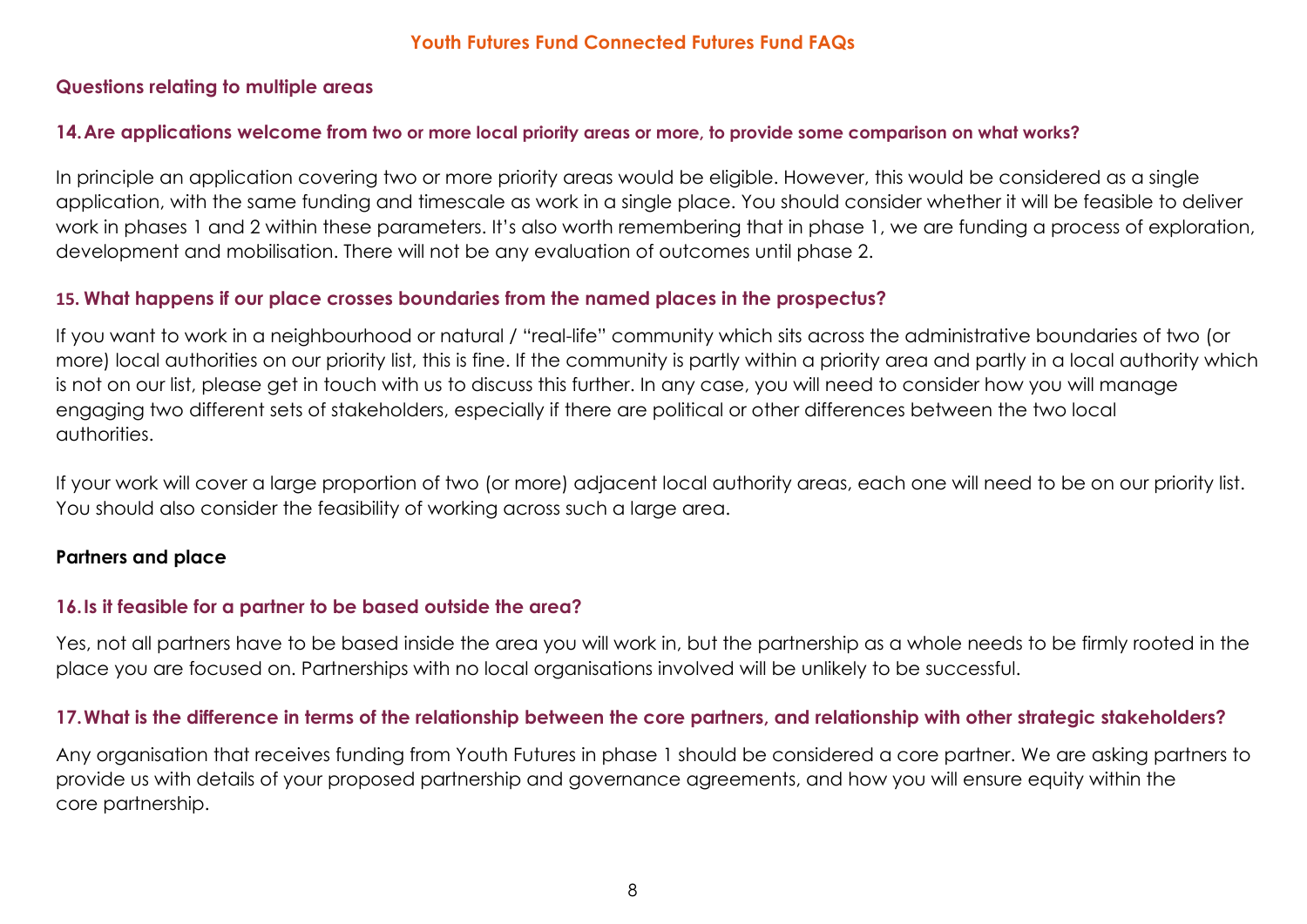We hope and expect that partnerships will bring many other stakeholders and relationships to bear in this work. We are asking partners to demonstrate some of these relationships by providing statements of support from other stakeholders.

#### **18. Could we have a core partner which does not receive any funding in phase 1?**

Yes, you could include organisations that do not receive any funding as core partners. You will need to consider how your partnership, governance and decision-making arrangements would operate with both funded and non-funded partners. For example, a 'for profit' large employer could be a core partner and not receive any funding (due to being ineligible to receive Youth Futures funds in phase 1).

#### **19.Can a Combined Authority or other body with a larger geographical footprint act as lead partner?**

Yes, in principle an organisation with a remit that goes beyond the boundaries of the area you will work in could act as a lead partner. As explained above, you will need to demonstrate how your partnership as a whole is rooted in the place you are focused on.

# **20. What if we have previously applied unsuccessfully for other Youth Futures funding programmes?**

We will consider applications to the Connected Futures Fund on their merits. You should think carefully about the criteria and objectives of this fund, as it is very different from our previous funding programmes.

#### **Employers**

# **21. How could we get involved as an employer?**

We welcome involvement from employers in the Connected Futures Fund. This could mean taking part in consultations, exploration or research activities, prototypes or pilot projects, either as a participant / stakeholder, or potentially as a core member of the partnership. If you are a for-profit organisation or do not expect to receive Youth Futures' funding in phase 1, please see the next question.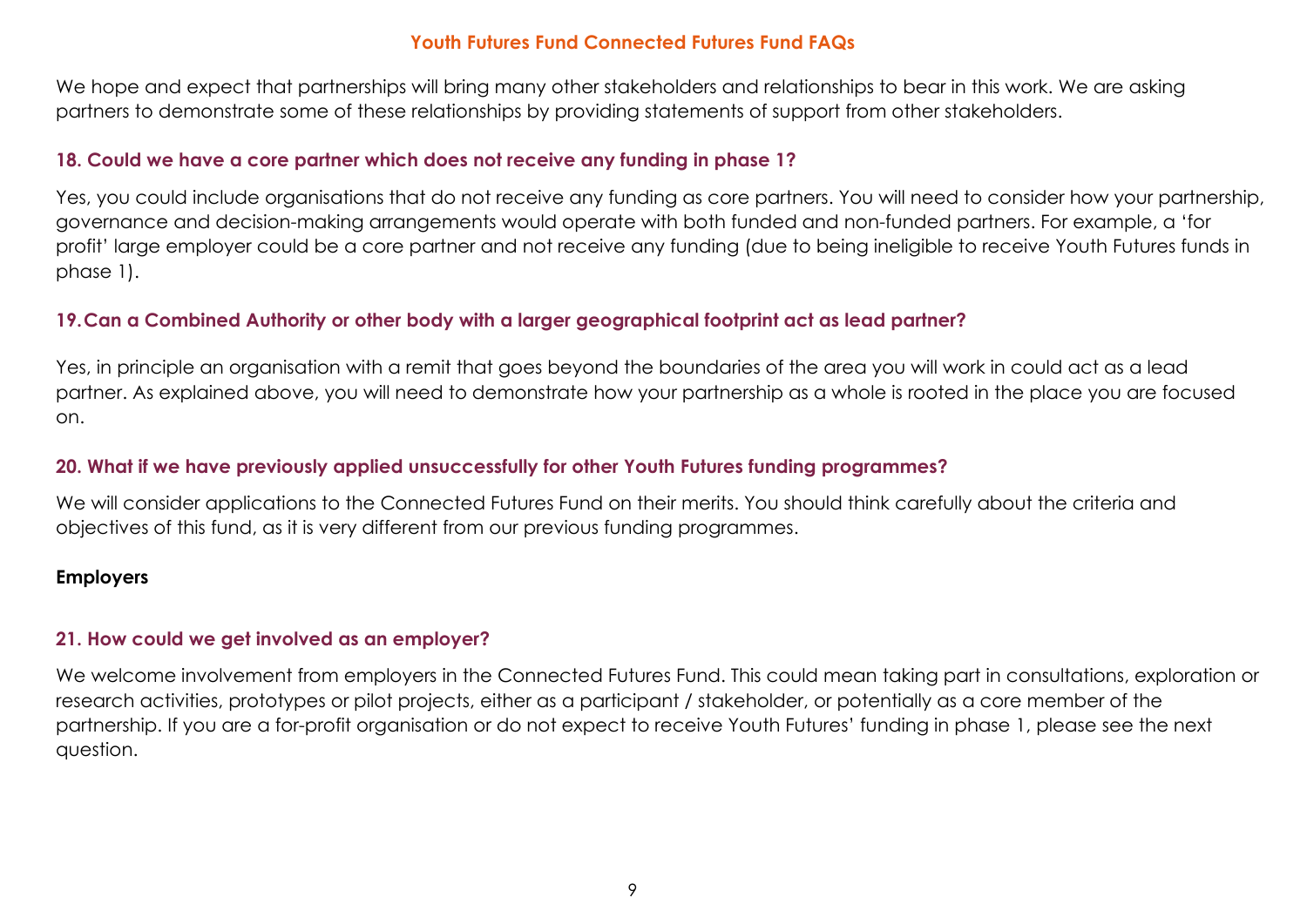#### **22. Why does the prospectus specify not-for-profit employers as potential partners?**

In phase 1, we are only making funding available to not-for-profit organisations. We are therefore assuming that a for-profit employer would not be a core partner at this stage (although this would be possible if the organisation did not receive any funding in phase 1 – see question 18). However, a not-for-profit organisation with a large workforce (such as a hospital, university or large charity) could act as an employer core partner in phase 1 and receive funding. You are welcome to include statements of support from for-profit employers in your application.

In phase 2, we may provide funding to for-profit organisations, depending on the nature of the work that we invest in (for example, a wage subsidy programme, or training and support on inclusion for employers).

### **23. Is it a problem that we are working with multiple employers?**

No, this would be a strength

# **Kinds of problem / issue / approach**

# **24. In Phase 1, should we already know what system change we want to achieve, and then use the research to (hopefully) validate our thinking?**

We are asking all applicants to tell us about the problem you want to address, and why it matters to young people facing disadvantage. You may already have a good idea of what good would look like, in which case please explain to us how this investment can help you spread that vision and get more people and organisations involved and committed to change. However, you may also have a clear idea of the problem, but much less clarity on how to fix it. This is also fine. Tell us how you will use our investment to develop that understanding, starting with young people and shared as widely as possible with the people and organisations who can make it happen.

# **25. There can be a tension between a systemic, whole community approach on the one hand, and a more targeted approach for specific young people on the other hand. Is one of these more of a priority than the other?**

We recognise this tension between separate, targeted support, and making 'mainstream' support more inclusive. We are open to applications which take either approach, as well as efforts to do both. We will ask you to explain how your approach responds to the needs and aspirations of young people facing disadvantage and discrimination.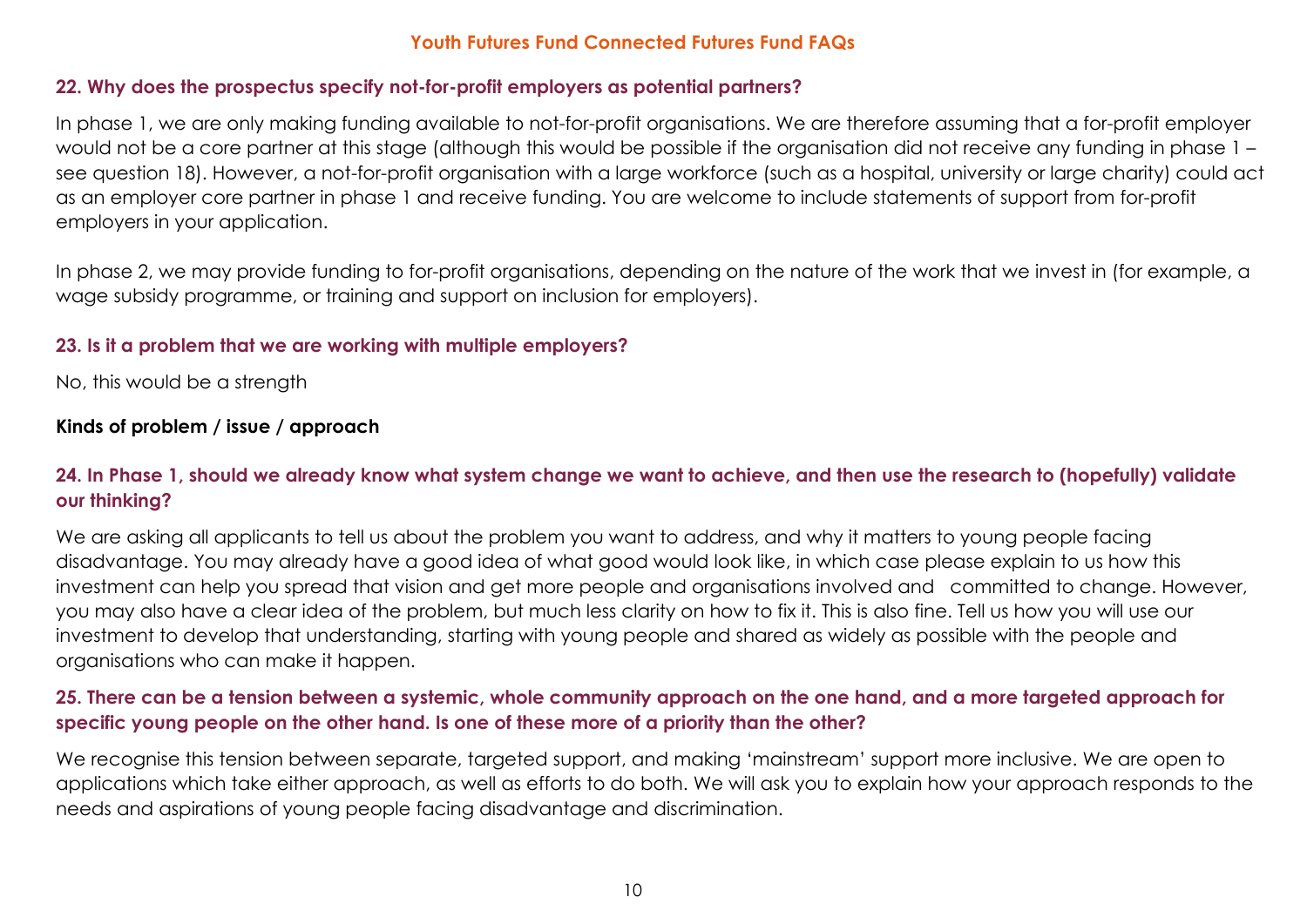### **26. Can it be a totally new programme, a small project with limited existing evidence, or a development/expansion of more established delivery?**

We are open to any of these. We recognise that some great solutions may already exist, but we also know that young people continue to be failed. Depending on how developed your work is already, you are likely to need different things in phase 1. If you and others have been running up against the same problem, but haven't had the time and resource to work out how to tackle it, that's where you should focus your application. If you have been nurturing an idea or operating on a very small scale, consider how you can use this funding to test it out, engage new people or make the case for wider uptake. If you are delivering a model that you think can change how support works more widely, you might want to look at developing new partnerships and links to get others to adopt your model, or an evaluation to demonstrate its potential.

Regardless of where you sit on this spectrum, remember that this funding is an opportunity to put resources into a process to figure out what to do next and build alliances and momentum towards that goal, rather than having to deliver outputs from day 1.

#### **What do you already know?**

#### **27. What evidence does Youth Futures have to date?**

Throughout 2021, Youth Futures have been engaging with our [Future Voices Group,](https://youthfuturesfoundation.org/our-work/ignite/future-voices-ambassadors/) a wide range of other marginalised young people and other important stakeholders to better understand the youth employment system. This included detailed research with three 'common experience' groups of young people: those with experience of the criminal justice system; those with experience of the care system; those of Pakistani or Bangladeshi heritage. The result of this research is the first iteration of our [Youth Employment System](https://youthfuturesfoundation.org/our-work/identify/youth-employment-system-map/)  [Map](https://youthfuturesfoundation.org/our-work/identify/youth-employment-system-map/) for England, which includes different kinds of evidence (including quotes from young people, and causal loops generated based on their insights) which have helped shape our understanding of the barriers and opportunities within the youth employment system to date. We will continue to update the system map with more insights and evidence over time, including using insights from the Connected Futures programme as well as our other programmes.

#### **28. A lot has been funded - how available is the information on what you've learnt so far?**

Learning from the organisations and programmes we have funded so far will be shared with the sector when reports and findings are available, which is not likely to be until 2022. Our intention as a funder is to be transparent with the evidence generated from all our funded programmes. Our website includes details of all the programmes we have funded to date, with a short overview of each programme and its location.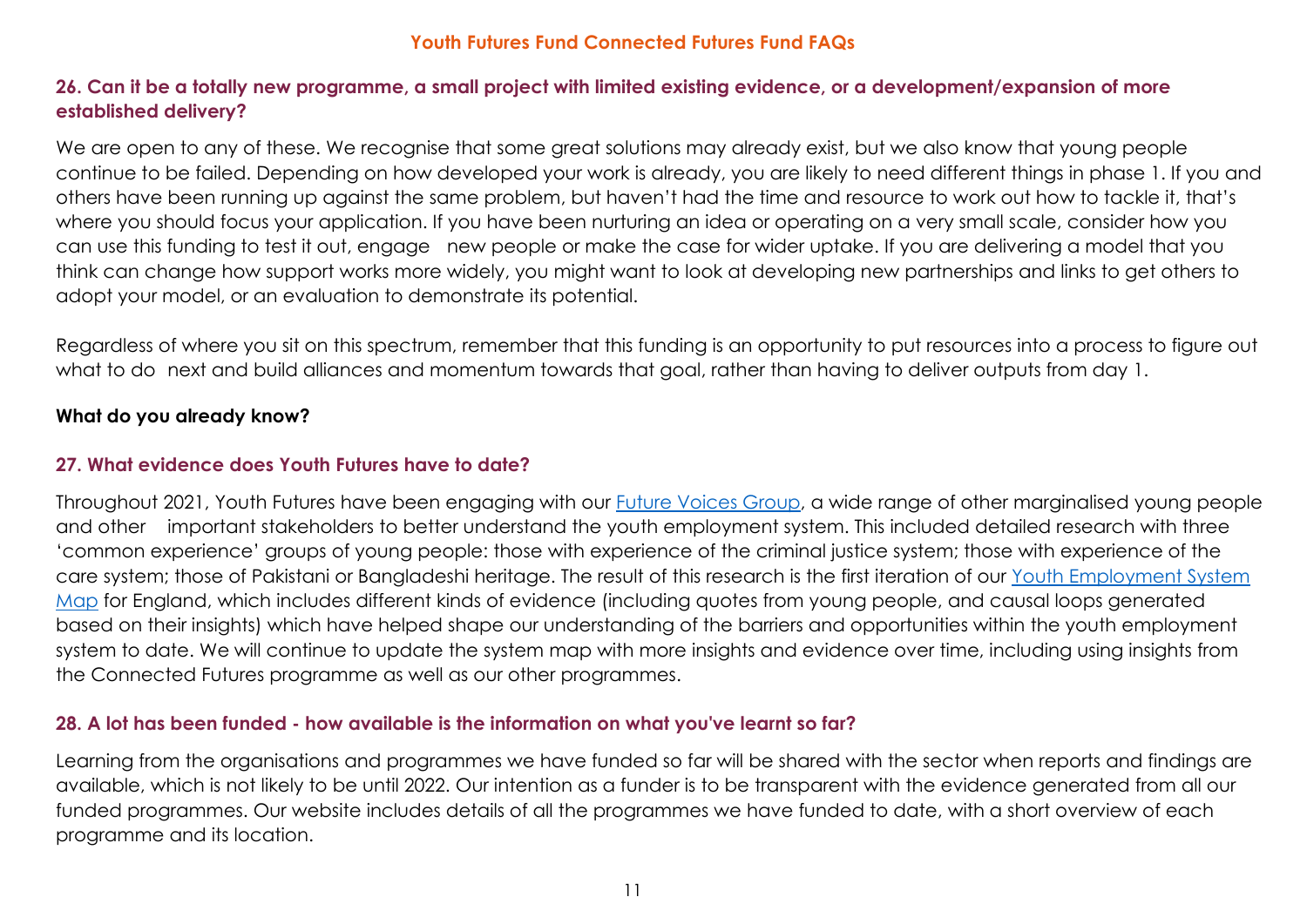#### **29. Some good things are already happening - what learning can Youth Futures share?**

As part of the Connected Futures Fund supporting material on the website, we have gathered some examples of systems change in employment and other sectors. We would also recommend these two reports by the Institute for Employment Studies on (a) what works in youth employment, funded by Youth Futures Foundation, and (b) lessons for partnerships:

<https://youthfuturesfoundation.org/wp-content/uploads/2020/04/v14-IES-evidence-review-FINAL.pdf>

<https://www.employment-studies.co.uk/resource/what-works-youth-employment-partnerships>

However, we know that we can't know everything that's going on, and part of this process is about you finding out what else is happening and making the connections that can lead to wider change.

# **40% requirement**

**30. How do we manage the requirement for the smallest partner to receive 40% of the funding in phase 1 if we want to have more than three funded core partners?**

This requirement reflects our concern to ensure that smaller partners, especially voluntary and community-based organisations, are treated withequity and able to exercise voice and power within partnerships. This is an important value for Youth Futures.

We calculated the 40% on the assumption of 3 core partners and a split of approximately 40:30:30. However, if you want to have more than three funded core partners, we recognise that this may pose challenges. We would still want to see a funding arrangement that reflected our commitment to equity.

It is also possible for an organisation to be a core partner without receiving any funding in phase 1 (see question 18). While this may pose its own challenges, it would obviously make it easier to divide the budget among the remaining partners. If you are able to secure any additional funding towards this work, this would not count in calculating the 40% requirement. For example, if you secure an additional £25,000 on top of Youth Futures funding, this could be allocated to any partner, and we would only require you to allocate 40% of our funding to the smallest partner, rather than 40% of the total budget.

We would also encourage you to consider how widely you want to stretch the funding for this work in phase 1.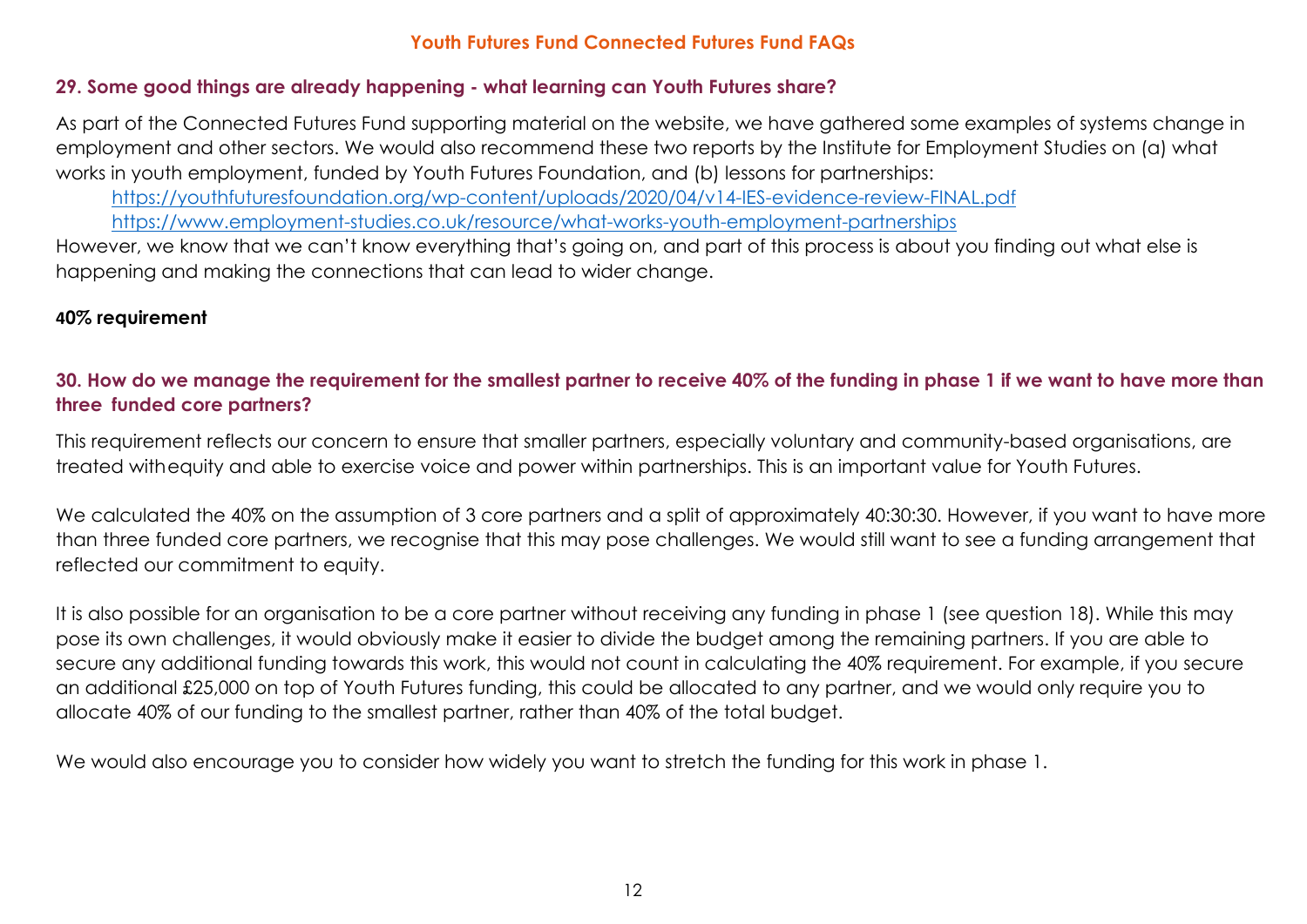#### **31. How do we define 'smallest partner' for the purposes of the 40% requirement?**

This should be calculated on the basis of annual turnover. We recognise that for some extremely small local voluntary sector organisations, absorbing this much funding might pose capacity challenges. It is possible to apply for less than the full amount – for example, if you apply for £75,000 in total, then this would represent a total of £30,000 to the smallest partner, or £20,000 per year. It is also possible to put some of this money into core funding for this organisation to help them manage the costs of participating in the process.

If this requirement will still pose a challenge for the smallest organisation in your partnership, please get in touch with us to discuss further.

### **Other actors**

# **32. How should we engage with JobCentres and other nationally mandated actors with a role in youth employment?**

We encourage applicants to consider whether and how to involve JobCentre Plus and other nationally mandated organisations – this could be as partners, as stakeholders or as targets. We hope to see some partnerships working closely with these kinds of organisations and influencing their practice. However, we also recognise that the national policy and funding that shape the work of these organisations can be a major cause of the problems experienced by young people. We will work with partners to draw out lessons and make the case for change at national level. We are already in dialogue with DWP and other policy audiences, and we see Connected Futures as a great opportunity to deepen and develop our influencing work.

# **33. Can a national organisation be part of multiple partnerships?**

Yes. We anticipate that many partnerships will want to work with organisations like DWP/JobCentre Plus or the Careers and Enterprise Company. As outlined above, we see this as a positive opportunity to deepen engagement with these actors. Similarly, there is no problem if one organisation provides letters in support of multiple applications.

An organisation with a footprint that covers multiple places may want to apply for funding as part of more than one partnership. In principle, this is fine. We will assess each application on its individual merits, including the "fit" between problem, people, place and partners. You may want to consider where your organisation can offer the best fit. We would also advise you to read our guidance on partnership arrangements carefully. We will be looking for evidence of equitable partnerships, where smaller local organisations have their share of power and resources*.*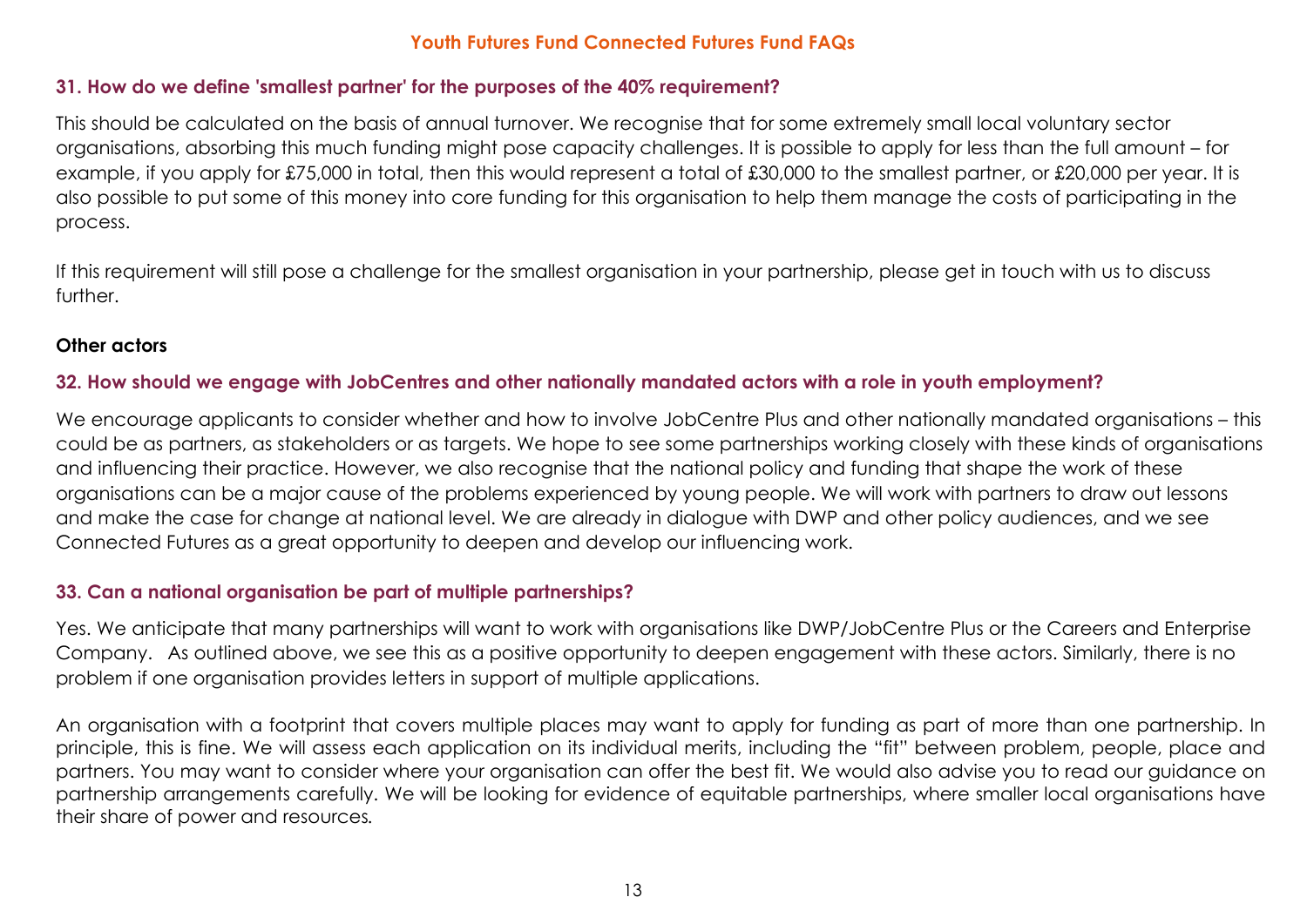# **Other funding**

# **34. How does this fund fit with other funds, such as the Shared Prosperity Fund?**

We took the decision to focus our funding on the places that offered the best fit with our mission (see question 13). While there is some overlap with the Shared Prosperity Fund and other levelling up priorities, this was not our primary consideration.

We welcome applications that consider how our investment can be used alongside existing central or local government funding. We hope that in some cases, the work undertaken in phase 1, including the local data analysis and other quantitative research, will help partnerships develop proposals and make the case for support from other funding streams.

We are actively discussing the Fund with other non-statutory funders, and we hope that in some cases we will be able to help partnerships in phase 1 identify additional funding from beyond Youth Futures.

# **35. How will Youth Futures secure further funding to do this on a bigger scale?**

We are very disappointed not to be able to fund more places. We are seeking to influence government to approach funding for employment, levelling up and other large-scale funding in a joined-up way that responds to the needs of young people facing disadvantage. We would welcome collaboration and partnership on this agenda.

# **Match funding**

# **36. Is there a match funding requirement?**

No. We welcome applications where additional funding has been secured, but this is not a requirement.

# **Co-production and lived experience**

# **37. What role should young people play in the process? What are they getting for their engagement?**

We want you to ensure that young people are in the lead and have a meaningful role in decision-making. This could include peer research and other activities to explore the problem, design and development of solutions, and participating in governance or evaluation. We have developed a framework for youth participation which is described in the prospectus. You should demonstrate one of the following levels of participation:

- Adult-initiated, youth share decision-making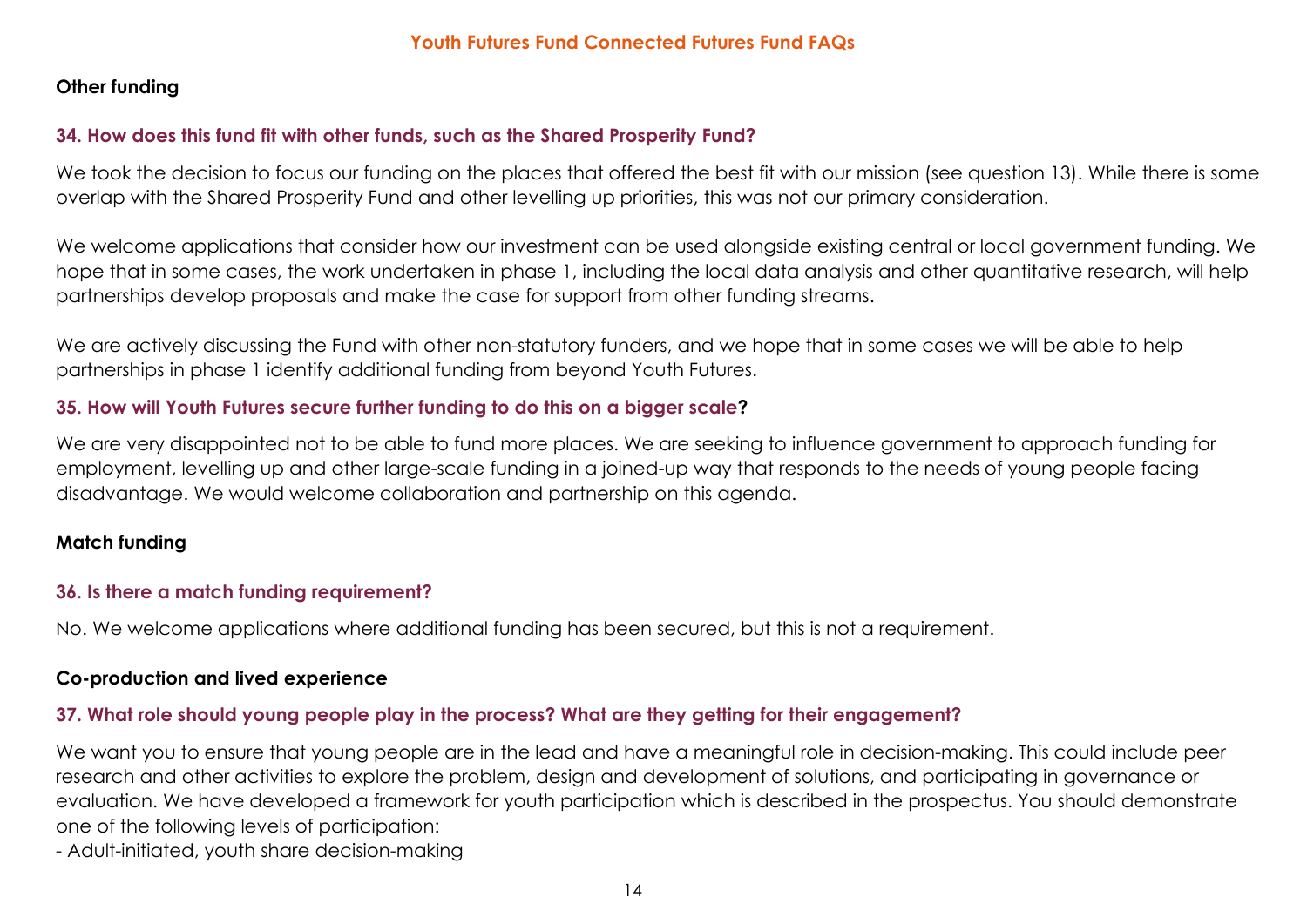- Youth-initiated, adults share decision-making
- Youth-initiated and directed

You should ensure that young people are appropriately recompensed for their time and engagement. We recognise that for tax / benefits reasons it may not be possible to pay young people, so you may want to provide other rewards / incentives. You should include the costs of these in your application.

### **How will phase 1 work?**

# **38. What happens to phase 1 projects that are not selected for phase 2 - there will be good ideas, energy and expectations left hanging. Will Youth Futures help manage this?**

Yes, we are committed to working with all the partnerships funded in phase 1 to help them find a good "landing" for their work, even if we cannot invest in the next stage. This may involve support with identifying potential sources of funding, developing the business case for future resourcing, brokering introductions, or working with partnerships on other activities such as research or policy influencing, to help them take their ideas forward. We will endeavour to stay in touch with partnerships that are not successful in progressing to stage 2 and will continue to be interested in the development of your work.

# **39. How much flexibility and trust will partnerships have to react to changes in the context?**

We want to fund partnerships to deliver a process which can build momentum for change. This will mean reacting and changing tack during this process, based on what you find out or changes in the context, and we want to work with you to understand and support this kind of flexibility.

# **Phase 2**

# **40. Do we have to continue with the same partners and partnership / funding arrangements in phase 2?**

No. In the run-up to phase 2, we will work with partnerships to agree the scope and structure of our investments and further support. We recognise that different partnerships will develop different solutions and ideas, and these will require tailored funding arrangements.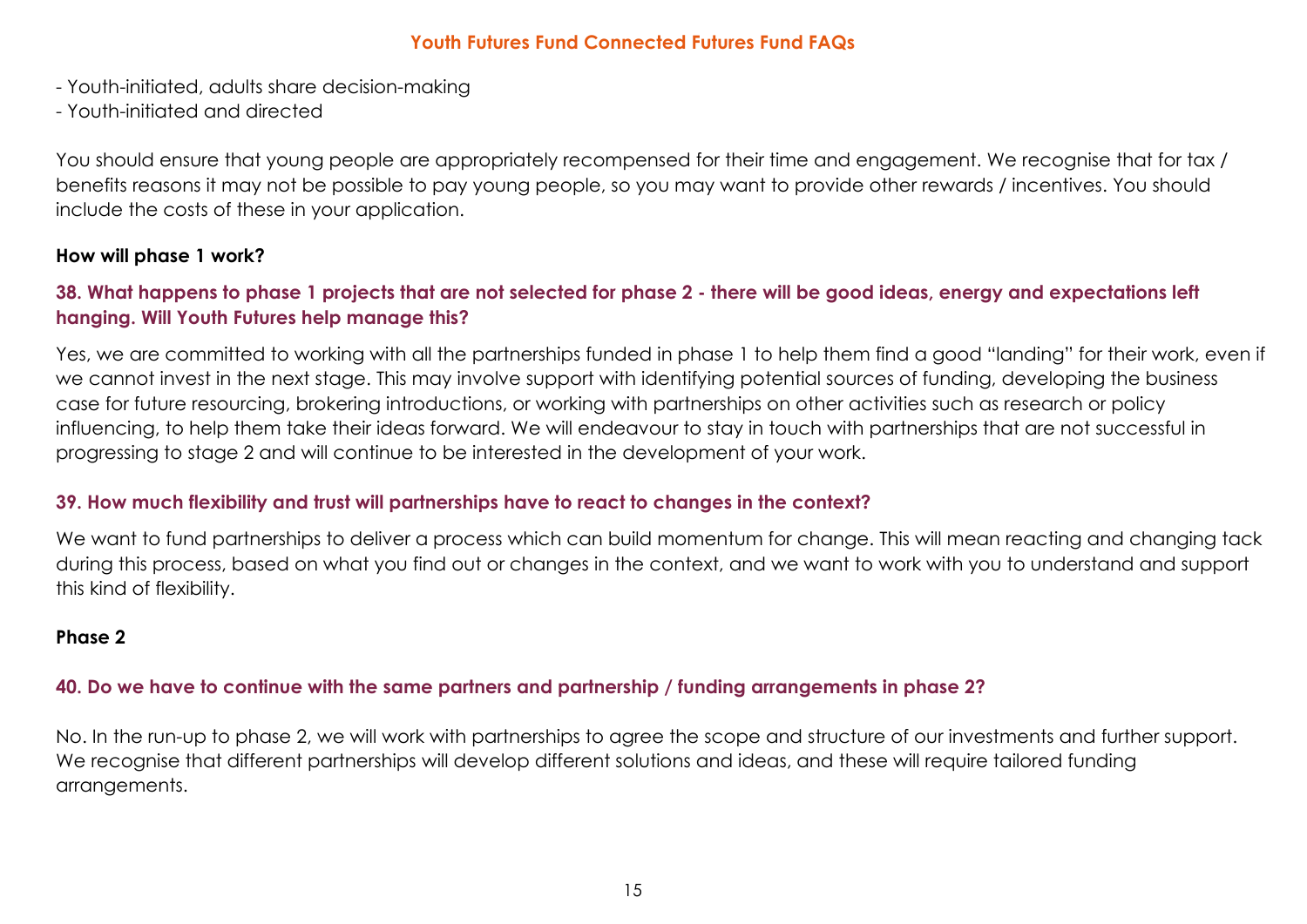#### **\*\* Additional questions amended 06.01.2022**

#### **41. Can Local Authorities or other partners be named in more than one application within an eligible local authority area?**

Yes, local authorities or other partners can be named in more than one application within a single eligible local authority area. We would encourage partnerships within each eligible area to work collaboratively and avoid competing applications where possible. However, we recognise that multiple applications may be received from one area focussing on different barriers and/or different groups of young people.

#### **42. Will you fund more than one application in each eligible area?**

We expect that we may receive more than one application from an eligible local authority area, however, we will be seeking to fund a diverse portfolio of partnerships and eligible areas through the Connected Futures programme. We envisage funding 6-8 partnerships during Phase 1 and there are 83 local authority areas that are eligible to apply. This means it is unlikely that we will fund two applications from the same area unless both are very distinctive.

#### **43. Can the place we identify in phase one, change or expand in phase two?**

In principle this could happen. Phase 1 of Connected Futures is designed to give your partnership the opportunity to explore a problem with how support is organised or delivered that affects young people facing disadvantage. We think that taking time to understand the problem and get more people on board will lead to bigger, more ambitious solutions in the end. Therefore the initial place you select might change, expand or grow, although the available grant amount of up to £1.5m for Phase 2 won't increase. If the place did change or expand based on your learning, it would still need to be within the list of eligible local authorities.

#### **44. Autism Spectrum Disorder (ASD) is a developmental disability – How does Youth Futures view this as regards it not being a learning disability?**

Whilst it is not a learning disability, ASD can affect learning and has a significant impact on a young person's life and can mean that young people with ASD face disadvantage in accessing employment. We also understanding the intersectionality of ASD and the other groups that face particular disadvantage and discrimination in the labour market. Therefore this would be an eligible group of young people to target.

#### **45. Clarification regarding Q6.7 in the application form**

In relation to Q6.7 in the application form 'In the area covered by your proposal, what % of young people aged 0-24 are from minoritised ethnic groups you selected in Q5.1?' If you have not identified one or more specific minoritised ethnic groups in Q5.1 we do not expect an answer on the grounds of ethnicity at this stage.